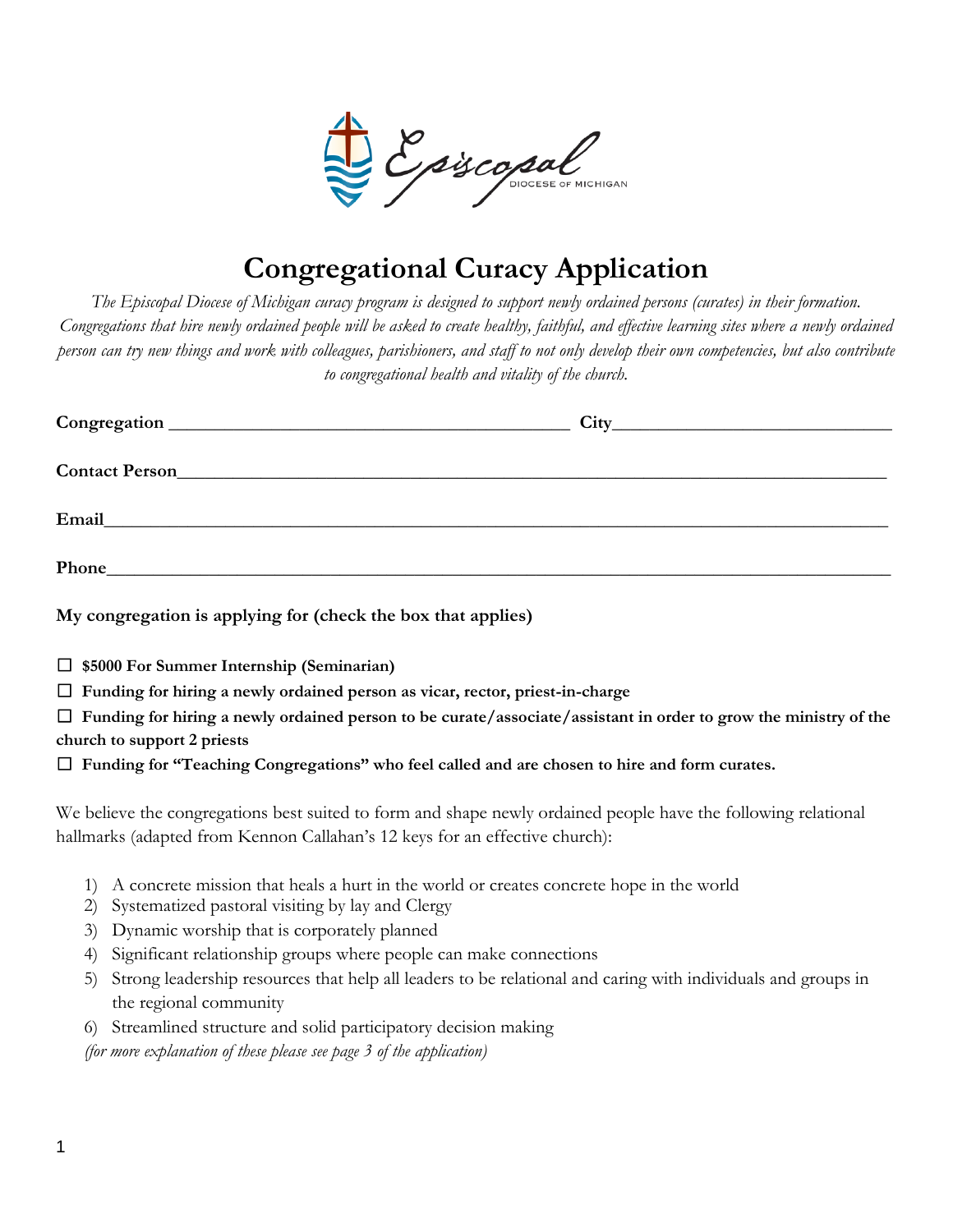*Please answer the questions on a separate sheet of paper.*

- **A. Which of the relational aspects are your congregation's strengths? And why?**
- **B. Which of the relational aspects does your congregation wish to develop or strengthen in the coming year, and how might you do that?**
- **C. What tasks do you imagine the newly ordained person will be responsible for? What are your expectations of this newly ordained person? For example, will the newly ordained person lead meetings? Be responsible for certain ministries etc.?**
- **D. Identify specific ways the ordained, lay leaders and the congregation will support the ministry of this newly ordained person.**
- **E. How much diocesan support are you asking for? What is your proposed plan for funding this position? (***You may ask for up to 50% of the total salary and benefits.)*

**Please submit this form and responses with the following financial information to cramirez@edomi.org:** 

- **Most recent annual report**
- **This year's operating budget**
- **Most recent treasurer's report**
- **Current balance sheet (if not already included in the treasurer's report)**